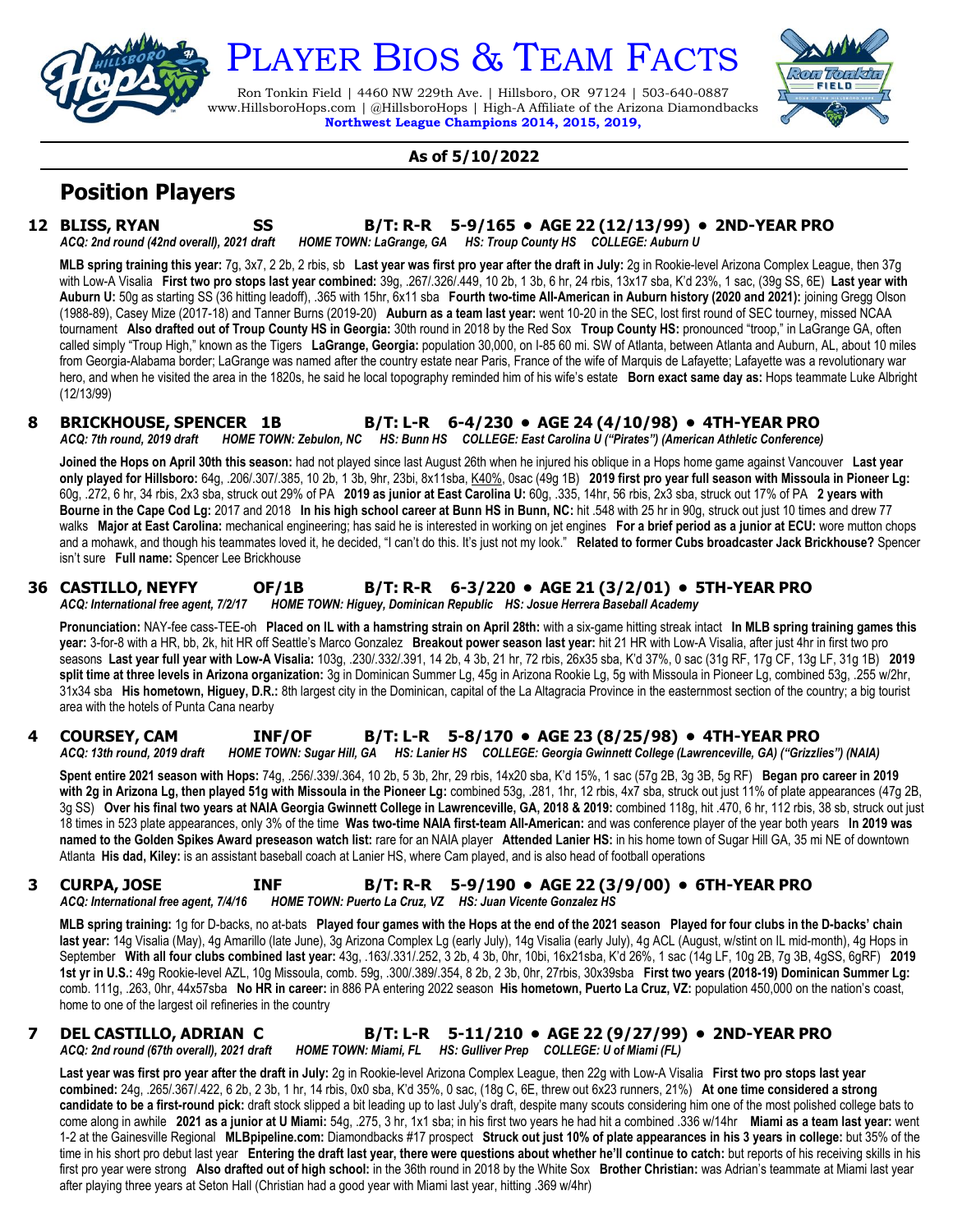#### **14 ENGLISH, TRISTIN 3B/OF/1B B/T: R-R 6-3/210 • AGE 24 (5/14/97) • 4TH-YEAR PRO** *ACQ: 3rd round, 2019 Draft (93rd overall) HOME TOWN: Williamson, GA HS: Pike County HS COLLEGE: Georgia Tech (Yellow Jackets) (ACC)*

**Joined Hops on 5/4:** began season with back injury **The Hops are the only professional team he's played for:** was with Hillsboro in 2019, his first pro year, and again in 2021 **Last year full year with Hops:** 83g, .242/.322/.391, 15 2b, 0 3b, 10hr, 48 rbis, 7x11 sba, 0 sac (52g 3B, 7g 1B, 12g RF, 3g LF) (final 16g last yr: 21x63, .333, 4hr, but also dealt with a back injury) **2019 first pro year with Hops**; 50g, .290/.356/.482, 12 2b, 2 3b, 7hr, 30 rbis, 1x1 sba (21g 3B, 16g RF, 7g 1B) **Had one of biggest HR in Hops franchise history on 9/9/19:** with best-of-five NWL Championship Series tied 1-1, English hit 2-run HR off Angel Acevedo in T9 to snap 0-0 tie; Hops would hang on to win in B9 2-1 **8/31/19 at Boise:** hit first grand slam by a Hops batter since Josh Anderson on 8/28/16—it had been three years and three days (and English also became the first Hop to hit a grand slam and steal a base in the same game) **2019 as a redshirt junior at Georgia Tech:** 58g, .346/.427/.710, 20 2b, 2 3b, 18hr, 71 rbis, 0x1 sba; also pitched as GaTech's closer, 15g (all relief), 3-0, 3.70, 6sv, 24.1ip, 19h, 7bb, 20k **Was a strong candidate for the John Olerud two-way player of the year award:** won by Aaron Shunk of U of Georgia **English at the Atlanta Regional in 2019 (won by Auburn):** 11-for-14 with three doubles, a home run, 5 runs scored, 8 RBIs; also pitched three scoreless innings to pick up save in 10-8 elimination-game win over Coastal Carolina **Missed entire 2017 season at Georgia Tech:** Tommy John surgery **Also drafted out of Pike County high school in 2015:** by Cleveland in the 39th round **Exclusively a 1B and P at GaTech:** played 3g in OF in summer ball in 2018; other than that only 1B and P since he was a 3B/P in high school

**36 LIN, LYLE C B/T: R-R 6-1/200 • AGE 24 (6/26/1997) • 4TH-YEAR PRO** *ACQ: 14th round, 2019 Draft HOME TOWN: Taipei, Taiwan HS: JSerra Catholic HS (San Juan Capistrano, CA) COLLEGE: Arizona State University*

**Joined the Hops on April 30th:** had not appeared for another club this year **2021 45g Low-A Visalia/10g AA Amarillo:** combined 55g, .222/.322/.298, 10 2b, 0 3b, 1hr, 17bi, 0x2 sba, K23%, 1 sac (38gC, 6g1B) **First pro year 2019, spent full year with Hops:** 31g, .205, 0hr, 8 rbis, 0x0 sba **Was starting catcher for Hops in decisive 5th game of 2019 NWL Championship Series:** came up in T4 in 1-1 tie, hit a 2-out double and scored go-ahead run on single by Ryan January; Hops went on to win 3-1 with Lin catching Connor Grammes (3ip, 1r), Ryne Nelson (3ip), Justin Garcia (2ip) and Eduardo Herrera (1ip) **2019 as a junior at Arizona State:** 1st-tm All-Pac 12, 56g, .299/.328/.457, 8 2b, 0 3b, career-high 9 hr, 50 rbis, 0 sb; was primarily a DH, started just 14 games behind the plate, Sam Ferri was usual starting catcher for Sun Devils **Not many Ks, not many walks in 2019 for ASU:** K'd just 12% of time, walked just 5% of time **Huge jump in RBIs at ASU in 2019:** as SO in 2018, had 18 rbis in 231 AB; as JR in 2019 had 46 rbis in 221 AB **ASU started the 2019 season 21-0:** but from that point went just 17-19 **ASU went to the Baton Rouge regional in 2019:** Lost 15-3 to Southern Miss, beat Stony Brook 13-5, lost to Southern Miss 13-12 **Linn in 2019 in the Baton Rouge regional:** 3x13, 4 rbis **Lin moved from Taiwan to San Juan Capistrano, CA in 2013:** his older sister had come to the U.S. for college at UCSB; this was all the English he knew when he moved prior to his sophomore year: "My name is Lyle. I'm 15 and I'm from Taiwan." **Was also drafted out of JSerra Catholic HS in 2016:** by Seattle in the 16th round; reportedly became the first Taiwan-born player selected in the MLB draft

#### **29 MALAVE, RAMSES C/1B B/T: R-R 5-11/195 • AGE 21 (9/29/00) • 5TH-YEAR PRO** *ACQ: International free agent, 7/2/17 HOME TOWN: Caracas, VZ HS: La Salle School ("luh-CY-yay")*

**Pronunciation:** ROMM-sis muh-LAH-vay **Last year was first year in the U.S.; played the full year with Low-A Visalia:** 63g, .219/.308/.438, 13 2b, 1 3b, 11 hr, 37 rbis, 1x3 sba, K'd 41%, 0 sac (27g C, 21g 1B, threw out 10x38 runners, 26%) **Began career with two years in the Dominican Summer Lg (2018-19):** combined 94g, hit .255 with 2 home runs, 18x25 sba **His hometown, Caracas:** capital and largest city in Venezuela, population 2.2 million

#### **24 MIRANDA, ELIAN 1B/3B/OF B/T: R-R 6-1/200 • AGE 22 (5/31/99) • 2ND-YEAR PRO** *ACQ: International free agent, 1/2/20 HOME TOWN: El Viejo, Nicaragua HS: Instituto Nacional Dr. Miguel Jarquin Vallejos*

**Pronunciation:** ell-ee-on muh-RAWN-duh **Placed on IL on April 24th:** with a knee injury **Played for two teams in the D-backs chain last year in his first pro season:** started the season with 56g with Low-A Visalia, then 15g with the Hops over the final month of the year **Two teams combined (Visalia & Hillsboro) last year in 1st pro year:** 71g, .239/.344/.432, 16 2b, 2 3b, 9 hr, 46 rbis, K'd 26%, 0 sac, 3x10 sba (36g 1B, 10g 3B, 7g RF, 1g LF)

#### **9 ORIENTE, DANNY OF B/T: R-R 6-0/200 • AGE 24 (10/8/97) • 2ND-YEAR PRO** *ACQ: Nondrafted free agent, 6/14/20 HOME TOWN: Downers Grove, IL HS: Downers Grove South HS COLLEGE: U of Louisville*

**Pronunciation:** or-ee-INN-tay **Placed on 7-day IL on 4/16/22:** after lacerating his hand in an exacto-knife mishap **2021 in first pro year:** began the year with Low-A Visalia (44g), then ended year with Hillsboro (10g) **With Hops last year:** 10g, .324, 0hr, 0x1sba **Visalia and Hillsboro combined last year in first pro year:** 54g, .247/.345/.309, 5 2b, 2 3b, 1hr (just 8 xbh in 194ab), 17 rbis, K'd 20%, 0 sac (29g RF, 17g LF) **Signed as undrafted free agent on June 14, 2020:** 2021 was first year playing pro ball **2020 as redshirt JR with Louisville:** 17g, .268/1hr, 0x0 sba **2019 as RSSO at Louisville:** 63g, .332/1hr, 0x1 sba, led Louisville with 17 2b, played in **College World Series in 2019:** Cardinals went 2-2; lost 3-1 to eventual national champ Vandy, beat Auburn 5-3 & Miss. St. 4-3, lost to Vandy again 3-2; Oriente DH'd all four games and was only Louisville player to have a hit in all four games (he went 5-for-14 with 2B & sac); in elimination win over Mississippi State, Louisville trailed 3-2 entering bottom of ninth; after a leadoff walk and errant pickoff throw, Oriente singled home the tying run, then scored the winning run on a base hit **At Downers Grove South HS:** hit .560 as JR, .518 as SR, finished as school's all-time career leader in batting average, hits, doubles and triples **His teammates at Louisville:** Logan Wyatt and Tyler Fitzgerald, who played in 2021 with Eugene in the Giants' chain **His home town of Downers Grove IL:** part of Chicagoland area, 20 miles west of downtown **Also with ties to Downers Grove:** Randy "Macho Man" Savage, Johnny Sain

#### **20 ROBERTS, CALEB C/OF B/T: L-R 6-2/215 • AGE 22 (2/9/00) • 2ND-YEAR PRO** *ACQ: 5th round, 2021 draft HOME TOWN: Coral Springs, FL HS: St. Thomas Aquinas HS COLLEGE: U of North Carolina*

**Last year was first pro year after the draft in July:** 1g in Rookie-level Arizona Complex League, then 34g with Low-A Visalia **First two pro stops last year combined:** 35g, .209/.331/.304, 4 2b, 2 3b, 1 hr, 15 rbis, 3x4 sba, K'd 27%, 0 sac, (14g C, 12g RF, 9g LF, 5E in 20g in OF, as C threw out 11x28 runners, 39%) **2021 as JR with North Carolina:** 55g, .270, 10hr, 6x8 sba, K'd 16% (had more walks than strikeouts, 44bb, 41k) **Didn't have a lot of pop his first two years in college:** so he worked with an instructor in Florida to add power **Brother Brett:** a sophomore golfer in 2022 at Florida State U, was considered a top golf recruit in 2020, played for USA in 2019 in the Junior President's Cup, won Florida high school championship in 2018 **Played high school baseball at St. Thomas Aquinas HS in Ft. Lauderdale FL:** same school as tennis star Chris Evert, pro football HOFer Michael Irvin, pro golfer Jason Dufner, football player Brian Piccolo

#### **10 TAWA, TIM INF/OF B/T: R-R 6-0/210 • AGE 23 (4/7/99) • 2ND-YEAR PRO** *HOME TOWN: West Linn, OR HS: West Linn HS COLLEGE: Stanford U*

**MLB spring training:** 3g, 0x5, 1k **Last year was first pro year after the draft in July:** 2g in Rookie-level Arizona Complex League, then 36g with Low-A Visalia **First two pro stops last year combined:** 38g, .269/.374/.483, 9 2b, 2 3b, 6 hr, 22 rbis, 14x14 sba, K'd 22%, 0 sac, (13g CF, 12g LF, 5g RF, 4g 2B, 1g 3B, just 1E in 75 total chances) **2021 in 4th year at Stanford:** 52g, .290, 12 hr, 14x17 sba, 2 sac **Made College World Series All-Tournament Team last year:** hit .400 in 3g in Omaha with a double & a HR (at CWS, Stanford lost to NC State, beat Arizona, lost 6-5 to eventual national runner-up Vanderbilt) **Most Outstanding Player at last year's Stanford Regional:** 10-for-19 (.526) with 2 2b, 3 hr, 8 rbis, 7 runs scored **Legendary HS athlete in Oregon:** won four state Gatorade Player of the Year awards, one in baseball (2017) and three in football; Oregonian named him the state's athlete of the year in 2017 **As a HS QB, broke state records:** for career TD passes (143) and passing yards in a season and career (11,337) **Led West Linn HS to its first-ever state football title as SR in 2016:** he threw 55 TDs that year, and just one INT **NOT a two**sport athlete at Stanford: unlike former football/baseball players at Stanford such as John Elway, former Hop Zach Hoffpauir, John Lynch, Toby Gerhart & Tyler Gaffney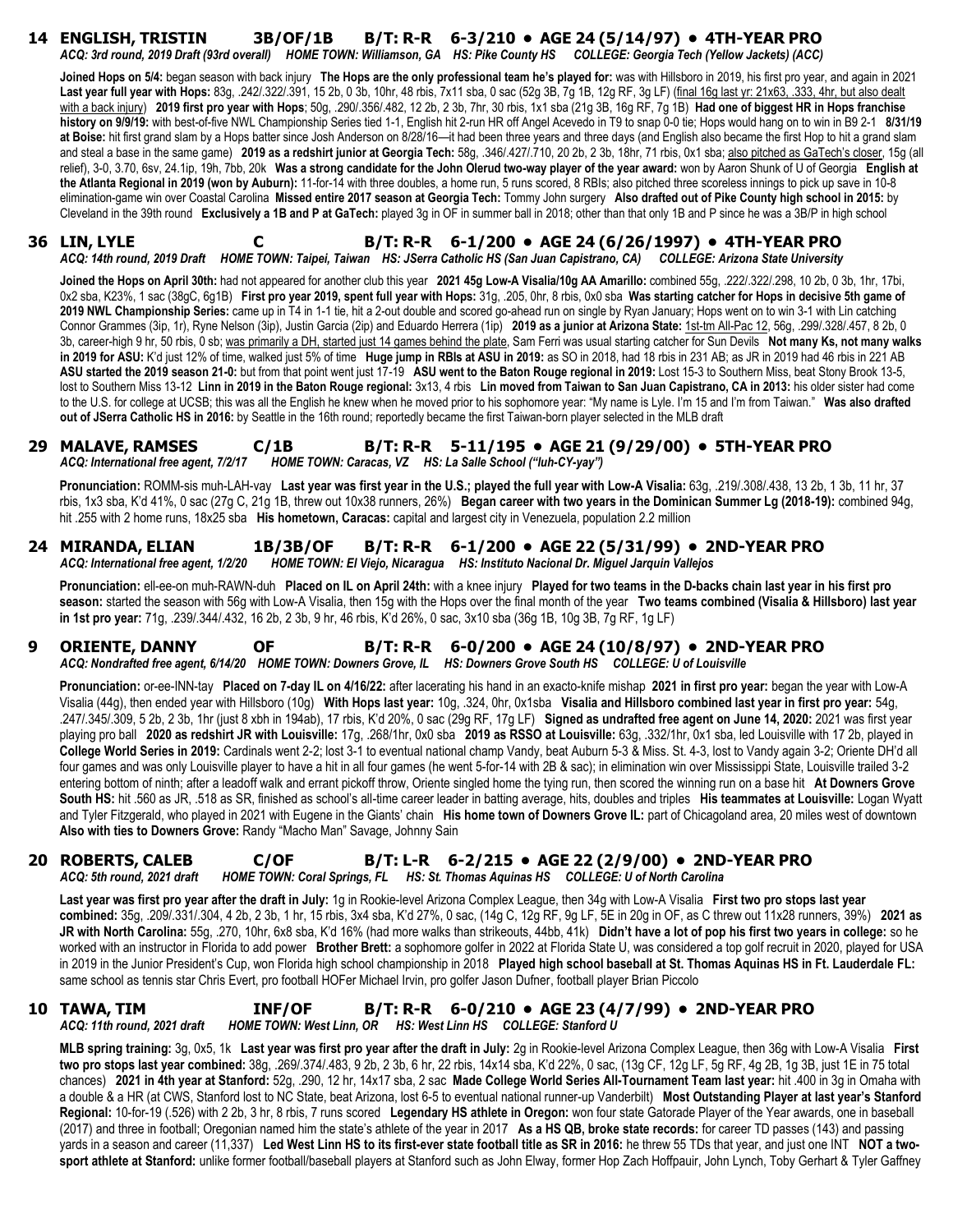# **33 VUKOVICH, A.J. 3B B/T: R-R 6-5/225 • AGE 20 (7/20/01) • 3RD-YEAR PRO**

*ACQ: 4th round, 2020 draft (119th overall) HOME TOWN: Mukwonago, WI ("muck-WAHN-uh-go") HS: East Troy HS COLLEGE: None*

**Pronunciation:** VOO-kuh-vitch **MLBpipeline rated him at the beginning of the 2022 seas:** as the D-backs' #9 prospect **MLB spring training:** 3g, 1x2, r **Joined the Hops for the final six weeks last year:** after spending the first three months of the season as Low-A Visalia's starting third baseman, his first-ever action as a pro **With the Hops last year:** 30g, .298/.315/.438, 4 2b, 2 3b, 3 hr, 20 rbis, 6x9 SBA, K23%, 0 sac (29g 3B) **Two teams combined (Visalia & Hillsboro) last year:** 92g, .272/.320/.446, 19 2b, 3 3b, 13 hr, 62 rbis, 16x20 sba, just 22bb, K'd 26%, 0 sac (83g 3B, 21E, fielding % just .895) **Was in the finals of the High School HR Derby in**  2019 at Progressive Field in Cleveland: finished second to Blaze Jordan (7HR to 6 in the finals), who entered 2022 the #7 prospect for the Red Sox Signed for well**over slot value:** \$1.25 million, more than double the slot value of \$483,000 **Had been committed to:** U of Louisville **Basketball star at East Troy HS:** was a finalist for Wisconsin Mr. Basketball Award; averaged 28 points & 13 rebounds as SR; played varsity all four years and scored more than 2000 points in career **His home town of Mukwonago WI:** is about 35 miles SW of downtown Milwaukee, and about 90 miles NW of Chicago **He attended East Troy HS in a neighboring smaller community, rather than Mukwonago HS in his home town:** because he knew the basketball coaches at East Troy, and they had a better hoops program **Didn't play baseball for East Troy HS:** instead played club baseball for Hitters Academy in Caledonia, WI **Began working at Hitters Academy in Caledonia, WI, in eighth grade:** but not until he was drafted did he focus exclusively on baseball **While at Hitters Academy worked out with big-leaguers:** Josh Lindblom of Brewers & Gavin Lux of Dodgers **Has international experience:** played for U.S. U18 national team at baseball world cup in South Korea in 2019 **He is the first player in Baseball-Reference database:** from East Troy HS (though he played club baseball instead of playing at East Troy) **Is the fourth of five 2020 draft picks to play for Hops:** the only exception is the 3rd-rounder, LHP Liam Norris **Full name:** Aaron Jeffrey Vukovich

# **Pitchers**

### **35 ALBRIGHT, LUKE RHP B/T: R-R 6-4/225 • AGE 22 (12/13/99) • 2ND-YEAR PRO**

*ACQ: 6th round, 2021 draft HOME TOWN: Fishers, IN HS: Fishers HS ("Tigers") COLLEGE: Kent State U ("Golden Flashes") (Mid-American Conference)*

**Pro debut season last year briefly with Low-A Visalia at end of year:** 6g (all starts), 2-0, 3.47, 23.1ip, 21h, 11bb, 22k, 3hr, 1hb, 2wp, 1.37 WHIP **Last year 2nd-team All-MAC as a junior at Kent State U:** 15g (all starts), 6-4, 3.40, 82ip, 65h, 40bb, 102k, 10hr, 9hb, 7wp, 1.28 WHIP **Was 168th pick in the draft:** the highest out of Kent State since 2017 (Jake Latz, 5th round) **As a senior at Fishers HS in Indiana in 2018:** helped his team to a state title, was conference player of the year **Born exact**  same day as: Hops teammate Ryan Bliss (12/13/99) Fishers, Indiana: part of the Indianapolis metro area, northeast of downtown, originally known as "Fishers Switch" or "Fishers Station," named after Salathial Fisher, the man who platted the town; race car driver Michael Andretti has lived in Fishers, as has former Oregon Duck basketball player Chris Duarte **Pitches:** 4-seam fastball, 2-seam fastball, slider, vulcan change (his vulcan change has a narrower split than usual)

**26 AY, BOBBY RHP B/T: R-R 6-3/200 • AGE 24 (5/28/97) • 4TH-YEAR PRO** *ACQ: 9th round, 2019 draft HOME TOWN: Trabuco Canyon, CA HS: El Toro HS COLLEGE: Cal Poly (San Luis Obispo, CA) ("Mustangs") (Big West)*

**Pronunciation:** EYE (rhymes with "my") **With Hops final two months of last season:** after spending first 10 weeks of season with Low-A Visalia **With Hops last year:** 13g (all relief), 0-1, 3.92 **Two teams combined (Visalia & Hillsboro) last year:** 26g (3 starts), 2-3, 5.04, 44.2ip, 34h, 33bb, 52k, 4hr, 4hb, 8wp… his first six outings (including all 3 of his starts) through June 13: 0-2, 9.45, 13.1ip, 15h, 10bb, 14k… then his last 20 outings beginning June 19th: 2-1, 3.16, 31.1ip, 19h, 23bb, 38k **2020:** did not pitch **2019 first pro year, full year with Missoula of Pioneer Lg:** 10g (all starts), 0-1, 4.09, 11ip, 10h, 2bb, 14k, 2hr, 1hb, 0wp **2019 as Redshirt Junior at Cal Poly…:** All Big West Conf 1st-team, 15g (all starts as the Mustangs' Saturday starter), 9-1, 3.27, 85.1ip, 82h, 35bb, 74k, 2hr, 6hb, 2wp **… largely struggled in his first three years at Cal Poly:** he was 2-8 with one save and a 5.86 ERA prior to his final year **Missed almost all of the 2018 season with a shoulder injury:** said he used the time off to sit by the coaches and listen and learn **2015 as SR at El Toro HS:** 6-0, 2.01, played in Orange County All-Star Game **Pitches:** 4-seam fastball, 2-seam fastball, change-up, cut fastball, slider

**16 BACKHUS, KYLE LHP B/T: L-L 6-4/190 • AGE 24 (1/31/98) • 2ND-YEAR PRO** *ACQ: Nondrafted free agent, 7/14/21 HOME TOWN: New Waverly, TX HS: Willis HS COLLEGE: Sam Houston St. U ("Bearkats")(Southland Conf.)(Huntsville, TX)*

**Pronunciation:** BACK-us **Spent final three weeks of last season with the Hops:** 2 starts, 0-0, 5.79, 9.1ip, 10h, 2bb, 9k, 0hr, 0hb, 0wp **Two teams combined (Visalia & Hillsboro) last year in pro debut season:** 7g (all starts), 2-0, 4.50, 26ip, 25h, 9bb, 24k, 1hr, 1hb, 2wp **2021 as 5th-year senior with Sam Houston State U.:** 13g (12 starts), 4-2, 3.49, 56.2 ip, 41h, 26bb, 60k, 3hr, 10hb, 3wp **Last year was his first year in weekend rotation for Bearkats:** in first four years—up through and including the shortened 2020 season—made 58 appearances, just 10 as a starter **Great start in Southland Conf title game last year:** with spot in NCAA tournament on the line, working on just 1 day of rest, he tossed a CG in a 2-1 loss, allowing 3 hits, 1ER, with no walks and 6K over 8 innings **Career numbers at Sam Houston State:** 11-8, 4.66, 3sv, 150.2 ip, 130h, 90bb, 161k, 10hr **2017 as true freshman:** started G1 of Sam Houston's first-ever NCAA Super Regional; just 2ip, allowed 1r to Florida St. **Two sports for Willis HS:** BB & BKB **Signed as a free agent days after two of his Sam Houston teammates were drafted:** OF Colton Cowser was taken in the first round—number five overall—by the Orioles, the highest pick in Southland Conf history; INF Jack Rogers went to the Reds in the 9th round **Pitches:** sinker, slider, change

# **17 CARVER, ROSS RHP B/T: R-R 6-2/205 • AGE 22 (8/27/99) • 2ND-YEAR PRO**

*ACQ: 20th round, 2021 draft HOME TOWN: Benton, AR HS: Benton HS COLL: Crowder CC ("Roughriders") / Dallas Baptist U ("Patriots") (Missouri Valley Conf)*

**Pro debut last year with Low-A Visalia:** 0-2, 4.09, 1sv, 8g (0 starts), 22ip, 21h, 11bb, 33k, 0hr, 1hb, 8wp, 1.45 WHIP **Last year as junior in second year with Dallas Baptist U:** 9g (all relief), 1-1, 6.35, 11.1ip, 11h, 4bb, 12k, 2hr, 3hb, 1wp **Two years with Dallas Baptist:** after two years at Crowder Community College in Neosho, MO **His last full season without pandemic or injury:** 2019 as SO with Crowder CC, 13g (12 starts), 8-2, 4.20, 15.8 k/9ip, just 3.3 bb/9ip **Also drafted in 2019 out of JC ball:** in 23rd round by Texas Rangers **Full name:** John Ross Carver **Pitches:** four-seam fastball, knuckle curve, slider, change… has even mix of his breaking balls

#### **27 FISHER, HUGH LHP B/T: R-L 6-6/210 • AGE 23 (2/11/99) • 2ND-YEAR PRO** *ACQ: 10th round, 2021 draft HOME TOWN: Eads, TN HS: Briarcrest Christian School COLLEGE: Vanderbilt U*

**Pro debut last year with Low-A Visalia:** 1-1, 4.73, 2sv, 13g (0 starts), 13.1ip, 12h, 7bb, 15k, 1hr, 4hb, 2wp, 1.43 WHIP **Last year as junior in fourth year with Vanderbilt:** 16g (all relief), 0-0, 0sv, 2.45, 11ip, 5h, 11bb, 13k, 1hr, 2hb, 3wp **Vanderbilt was runner-up at College World Series last year to Mississippi State:** Fisher made two appearances in Omaha; he faced two batters, walking one and hitting one; didn't face Hops teammate Tim Tawa (Stanford), but *did* pitch with Tawa on base, entering one batter after Tawa singled **Missed all of the shortened 2020 season:** after an elbow injury during the summer of 2019 while pitching in the Cape Cod League, requiring Tommy John surgery **During his absence from the mound:** he decided to make a difference by mentoring younger Vanderbilt pitchers; head coach Tim Corbin said he was like an older brother to his teammates **Won a College World Series in 2019 with Vanderbilt:** didn't pitch in Omaha that year, though he did pitch in the Super Regional series win over Duke **His nickname is "Fish":** and, according to the Vanderbilt student newspaper, the *Vanderbilt Hustler*, the nickname comes not from his name, but from his passion for fishing; he said fishing helped him ease his mind through the injury rehab process **The third player from Vanderbilt to play for the Hops:** joining Dansby Swanson (with the Hops in 2015) and LHP Jared Miller (2014-15, '19) **Pitches:** fastball, slider, change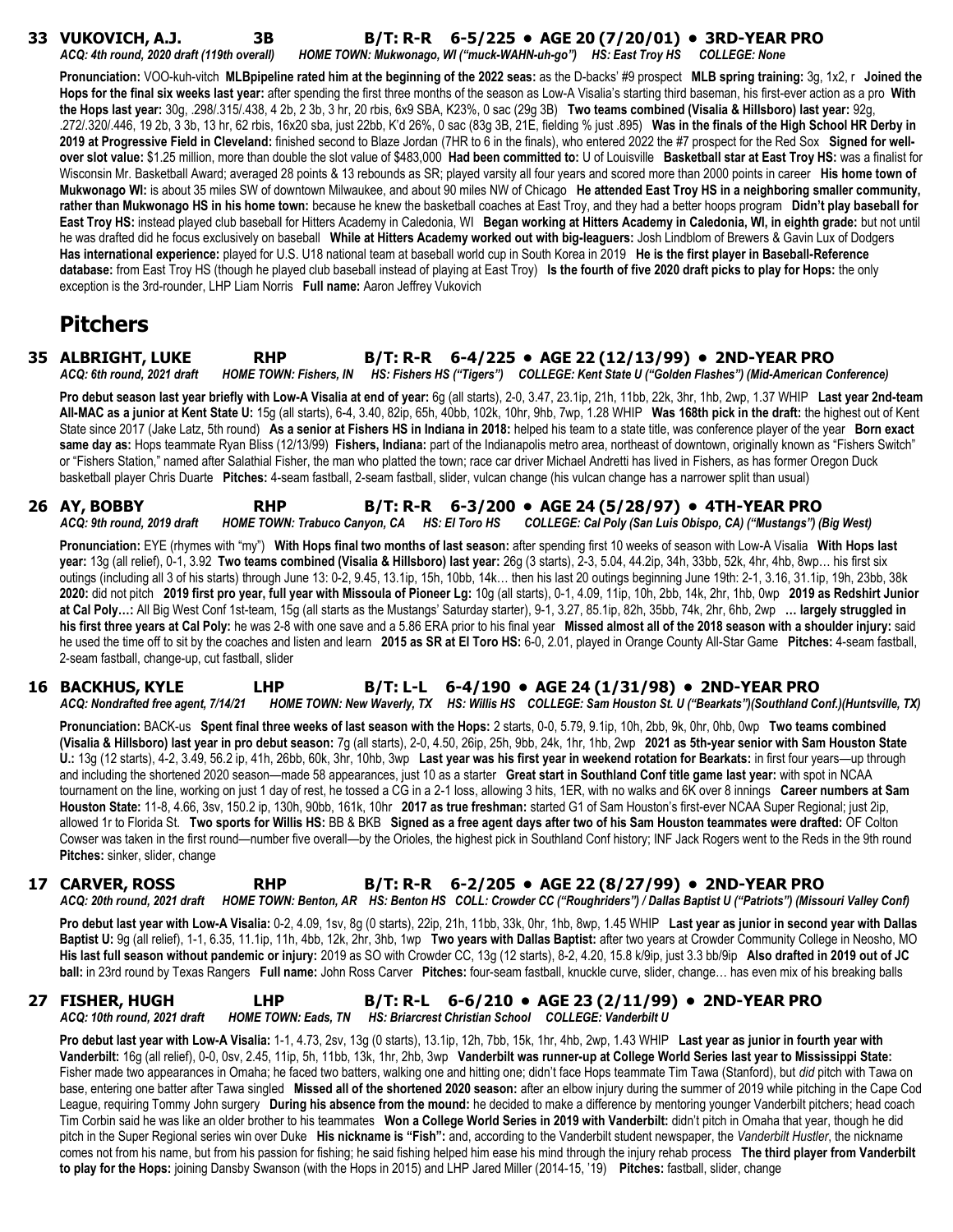# **32 FRIAS, JULIO LHP B/T: L-L 6-2/220 • AGE 23 (6/1/98) • 8TH-YEAR PRO**

*ACQ: In trade with Miami on 9/19/20 (details below) HOME TOWN: Boca Chica, DR* 

**Was with the Hops for two months last year, mid-May to mid-July, his only pro stop in 2021:** 11g (all relief), 0-1, 4.60, 1sv, 15.2ip, 10h, 16bb, 17k, 1hr, 3hb, 4wp, 1.66 WHIP **Acquired in trade with Miami on 9/19/20:** as player-to-be-named-later in 8/31/20 deal that also brought LHP Caleb Smith and RHP Humberto Mejia (who both have big-league time) to D-backs in exchange for Starling Marte; Marte, in turn, had been acquired by the D-backs prior to the 2020 season in a trade for former Hops Liover Peguero and Brennan Malone **First 5 years as pro with Marlins:** topped out at short-season A-ball Batavia in NY-Penn League in 2019 **Full year with Batavia in NY-Penn League in 2019:** 14 starts, 5-4, 2.83, 70ip, 62h, 23bb, 73k, 1hr, 4hb, 3wp **Prior to joining the Hops, his entire career in short-season baseball:** 2 yrs Dominican Summer Lg, 2 years Gulf Coast League, 1 yr NY-Penn league **His home town, Boca Chica, DR:** on the southern coast, about 25 mi. east of the capitol, Santo Domingo, and 25 mi. west of San Pedro de Macoris; Boca Chica is considered a party spot, with a very popular beach **Pitches:** fastball, change, slider

#### **22 FUENMAYOR, LIU LHP B/T: L-L 5-11/185 • AGE 23 (2/2/99) • 6TH-YEAR PRO** *ACQ: International free agent, 2/16/17 HOME TOWN: Valencia, Venezuela HS: None COLLEGE: None*

**Pronunciation:** Lou FWEN-my-or **Spent final two months of last season with Hillsboro:** 11g (all relief), 0-0, 1.56, 4sv, 17.1ip, 15h, 2bb, 27k, 2hr, 1hb, 1wp, 0.98 WHIP **Became Hops' primary closer at end of last year:** earned saves in 4 of his last 5 outings; his final two outings combined he retired all 9 to face him with 7k **Two teams combined (Visalia & Hillsboro) last year:** 35g (0 starts), 0-2, 3.89, 5sv, 41.2ip, 39h, 16bb, 53k, 5hr, 3hb, 5wp **2019 split time as reliever between Rookielevel Missoula (14g) and Hillsboro (5 games):** at Missoula was 3-2, 2.50, 0sv, 36 ip, 31h, 15bb, 51k; with Hillsboro was 1-0, 1.23, 0sv, 7,1ip, 1h, 2bb, 7k **Two postseason appearances for Hops in 2019:** worked one inning in South Division Series-clinching win at Salem-Keizer, allowing a solo HR to Harrison Freed; and worked two-thirds of an inning in 6-0 loss in game four of NWL Championship Series at Tri-City, allowing two walks and two runs **Natural right hander,** only thing he does with his left hand is throw baseballs. When his father found out he wanted to be a baseball player, he taught him how to throw left-handed

#### **5 GODDARD, JACKSON RHP B/T: R-R 6-4/215 • AGE 25 (12/12/96) • 5TH-YEAR PRO** *ACQ: 3rd round (99th overall), 2018 draft HOME TOWN: Tulsa OK HS: Holland Hall HS ("The Dutch") COLLEGE: U of Kansas*

**Pronunciation:** GOD-urd **Before joining the Hops on April 19th:** had not pitched in a pro game since 2019 **Missed all of 2021 with an injury 2019 full year with Kane County of Class A Midwest Lg:** 26g (20 starts), 5-4, 2.89, 2 sv, 102.2ip, 93h, 44bb, 92k, 2hr, 8hb, 11wp **2018 pro debut on game rookie-level Arizona League, then 13g with Hops:** combined 14g (13 starts), 1-3, 4.34, 29ip, 19h, 12bb, 27k, 1hr, 5hb, 4wp **2018 as a JR at KU:** 10g (all starts), 5-1, 4.10, *missed six weeks with an oblique injury,* but over his final 3 starts had a 1.37 ERA **99th pick overall:** 3rd-highest pick in KU history **Also from Holland Hall High School:** former MLB knuckleballer and current Astros radio man Steve Sparks **Pitches:** FB, SL, CH… fastball 92-94, can run & sink

#### **38 HERNANDEZ, KENNY LHP B/T: L-L 6-1/200 • AGE 23 (6/24/98) • 7TH-YEAR PRO** *ACQ: International free agent, 7/6/15 HOME TOWN: David, Chiriqui, Panama HS: None COLLEGE: None*

**Ranks on Hops' career lists at the time he joined the team on April 28th:** tied for 2nd in wins with nine (Jeferson Mejia holds the record with 10); tied for 2nd in losses with six (five are tied for the record with 7); 3rd in strikeouts with 108 (Ben Eckels, 117); 4th innings pitched with 109.1 (Austin Platt, 131.2); third hits allowed with 110 (Platt, 130); 4th earned runs with 51 (Platt, 61); and Hernandez already holds the franchise record for career home runs allowed with 17 (Blake Walston entered the season with 12HR allowed, tied for second-most with Tyler mark) **Began 2022 with Double-A Amarillo before coming to Hillsboro on April 28th:** with Amarillo 5g (2 starts), 0-1, 13.00, 9ip, 20h, 7bb, 8k, 4hr, 0hb, 0wp **2021 pitched at three levels in D-backs org:** w/Hops Opening Day to mid-July (10g/6 starts); then AA Amarillo until Sept. 20 (13g/10 starts); then AAA Reno (1 start), combined 24g (17 starts), 5-5, 5.12, 102ip, 109h, 34bb, 88k, 17hr, 5hb, 5wp **2019 full season with Kane County of Midwest League:** 30g (1 start), 7-3, 1.88, 3sv, 96ip, 85h, 31bb, 83k, 1hr, 3hb, 5wp **2018 full year with Hops:** 16g (5 starts), 6-3, 4.37, 68ip, 81h, 7bb, 59k **Career K/BB numbers:** entering this year 233ip, 8k/9ip, 2.4bb/9ip **Other Panamanian-born players include:** Rod Carew, Carlos Lee, Ben Oglivie, and longtime D-back Randall Delgado (Delgado pitched on injury rehab for the Hops in the 2017 postseason) **Pitches:** 2SFB, 4SFB, CH, SL… fastball 89-91

#### **18 HILL, JAMISON RHP B/T: R-R 6-1/185 • AGE 23 (3/28/99) • 2ND-YEAR PRO** *ACQ: Nondrafted free agent, 7/9/21 HOME TOWN: San Diego, CA HS: Rancho Bernardo HS COLLEGE: Fresno State U*

**Just two appearances last year in first season as pro (both starts in September with Low-A Visalia):** 0-0, 1.29, 7ip, 4h, 2bb, 6k, 0hr, 0hb, 0wp, 0.86 WHIP **Visalia,**  where he made his pro debut last year: is just 40 miles south of where he pitched in college at Fresno State; a group of Fresno State players went to Visalia last September for his pro debut **Ace of the staff last year in 4th year at Fresno State, pitching in the hitter-friendly Mountain West Conf:** 12g (all starts), 5-3, 5.23 (5th-best ERA in Mountain West), 72.1ip, 94h, 15bb, 49k, 10hr, 10hb, 7wp, 1.50 WHIP **His stepdad is Garry Templeton II:** his step-grandfather is the longtime MLB shortstop, who played with the Cardinals and Padres from the mid-'70s to the early '90s, three-time All-Star **Pitches:** four-seam fastball, two-seam fastball, slider, curve, change (uses slider more than curve)

#### **34 POPE, AUSTIN RHP B/T: R-R 6-3/215 • AGE 23 (10/26/98) • 4TH-YEAR PRO** *ACQ: 15th round, 2019 draft HOME TOWN: Bronxville, NY HS: Tuckahoe (Eastchester, NY) COLL: Fairfield U (Fairfield, CT) ("Stags") (Metro Atlantic Ath. Conf)*

**With Hops the final month of last season:** 8g (all relief), 1-0, 2.55, 0sv, 17.2ip, 15h, 3bb, 18k, 0hr, 1hb, 0wp, 1.02 WHIP **With Low-A Visalia from beginning of season last year until joining Hops:** in starting rotation until August 1st, then moved to bullpen; 0-10, 8.71, 18g, 15gs, 72.1ip, 99h, 36bb, 84k, 8hr, 6hb, 9wp **Seemed**  to find something his final five outings this year at Visalia: his ERA was 11.03 through his first 13 starts; then, his final two starts 7/27 and 8/1, and then 3 relief appearances, combined 17.2ip, 14h, 3r, 3er, 3bb, 27k, 1.53 ERA **2019 as a first-year pro:** one appearance in AZL (1ip, 0h, 0r, 1bb, 0k), then 13g (8 starts) with Missoula of Pioneer League (2-2, 2.53, 32ip, 24h, 10bb, 45k, 2hr, 1hb, 3wp) **2019 as a JR at Fairfield U:** All-MAAC 2nd team, 14 starts as Stags' Saturday starter, 4-3, 3.16, 77ip, 56h, 35bb, 79k **Three years at Fairfield U (2017-19):** combined 8-7, 3.60, 34g (29 starts) **His home town, Bronxville, NY:** a village in Westchester County, NY, 8 mi north of the Bronx, 15 mi north of midtown Manhattan; considered one of the most affluent areas in New York, in 2016, the median home value was \$2.3 million

#### **23 RANDALL, SCOTT RHP B/T: R-R 6-0/180 • AGE 23 (8/3/98) • 2ND-YEAR PRO** *ACQ: 7th round, 2021 draft HOME TOWN: Rocklin, CA HS: Del Oro HS COLLEGE: Sacramento State U ("Hornets") (Western Athletic Conf)*

**Pitches:** fastball, curve, slider, change, cutter… the curve is his primary breaking ball

**Pro debut last year with Low-A Visalia:** 2-0, 0.47, 5g (2 starts), 19ip, 8h, 4bb, 23k, 0hr, 2hb, 0wp, 0.63 WHIP **2nd-team All-American as Friday night starter last year in fourth year with Sacramento State:** 14g (all starts), 7-2, 2.89, 87.1ip, 87h, 9bb, 103k, 7hr, 3hb, 2wp, 1.09 WHIP **Career numbers over four season ast Sac State:** 52g (49 starts), 24-8, 2.84 **Among Sac State's all-time leaders in:** wins (2nd, 24), starts (3rd, 49), innings pitched (3rd, 281), strikeouts (4th, 249) and ERA (7th, 2.84) **Won opening game of WAC tournament last year:** over UT Rio Grande Valley, but Sac State then lost the next two games and missed the NCAA tournament Former Hops infielder Ricky Martinez also played at Sac State: but they missed each other by a year; Martinez was there for one year (2017), Randall started the following season **Pitches:** fastball, curve, slider, change… the curve is his primary breaking ball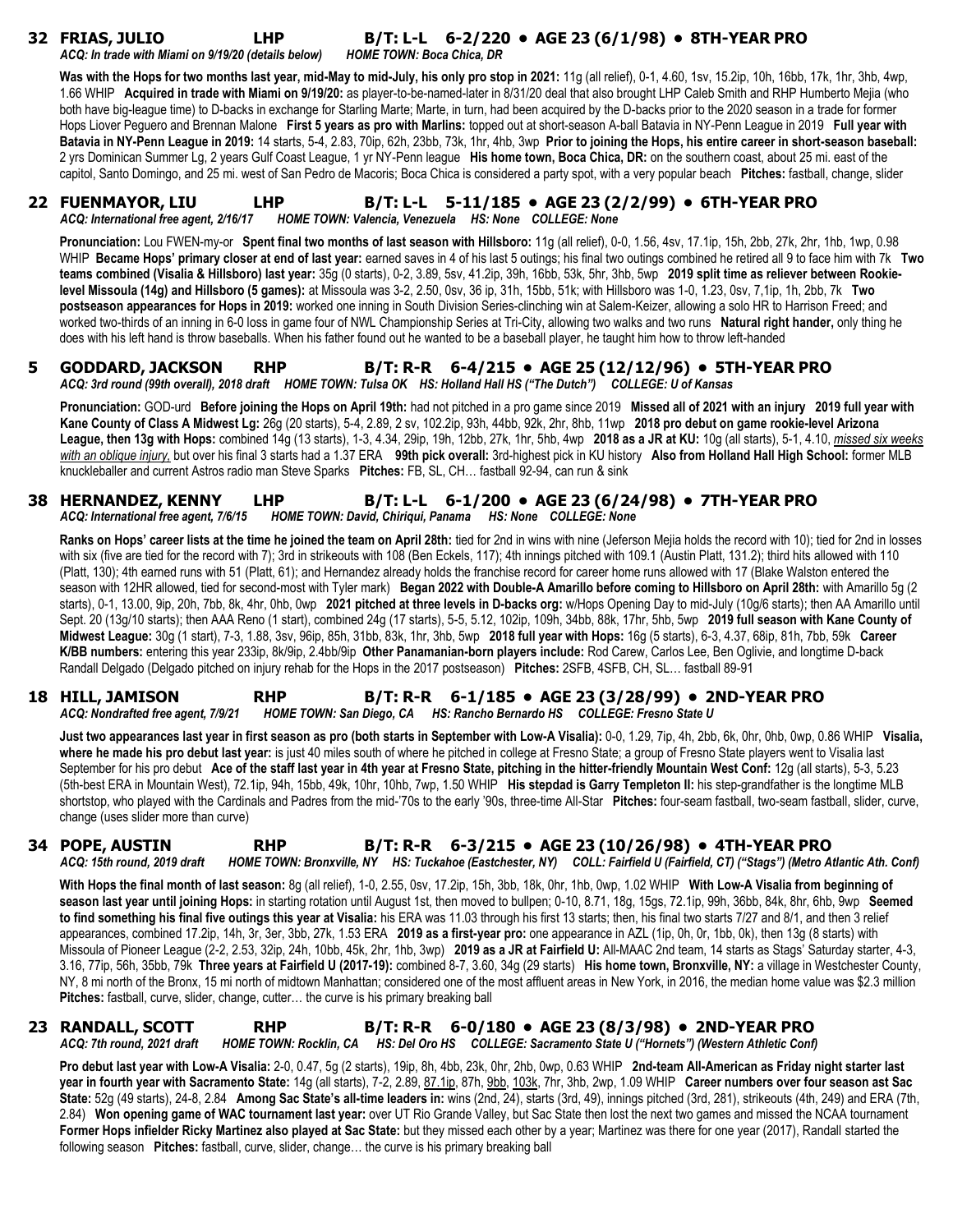# **31 RICE, JAKE LHP B/T: L-L 6-1/220 • AGE 24 (7/19/97) • 2ND-YEAR PRO**

*ACQ: 9th round, 2021 draft HOME TOWN: Birmingham, AL HS: Hartselle HS 3 COLLEGES: 2 years Gulf Coast JC ("Commodores") (Panama City, FL) / 2 years Presbyterian College ("Blue Hose") (D1) (Big South Conf) (Clinton, SC) / 1 year Kennesaw State U ("Owls") (D1) (Atlantic Sun Conf) (Kennesaw, GA)* 

**Joined Hops from Low-A Visalia for the final two weeks last year:** made 1 start in a win at home over Vancouver, 3ip, 2h, 1r, 1er, 1bb, 2k **Had made pro debut with Visalia in August of last year:** 4g (all relief), 14.1ip, 11h, 3bb, 19k, 1hr, 0hb, 1wp **2021 as 5th-year senior at Kennesaw State:** 13 starts, 9-2, 1.93, 74.2ip, 48h, 24bb, 79k, 4hr **Pitched at three colleges:** two years at Gulf Coast JC in Panama City, FL; 2 years at D1 Presbyterian College (Big South Conf, Clinton, SC) and then one year at D1 Kennesaw State U in Georgia (Atlantic Sun Conf) **Pitches:** fastball, slider, occasional change

#### **37 SAALFRANK, ANDREW LHP B/T: L-L 6-3/245 • AGE 24 (8/18/97) • 4TH-YEAR PRO**

*ACQ: 6th round, 2019 draft HOME TOWN: Hoagland, IN HS: Heritage HS (Monroeville, IN) COLLEGE: Indiana University* 

**Hasn't pitched since his pro debut season of 2019:** when he made 7 appearances with the Hops; he was shut down in early August that year with a knee injury **Pro debut season of 2019 (1 game rookie-level Arizona League, 7 games Hops):** combined 8g (5 starts), 0-2, 3.86, 11.2ip, 6h, 3bb, 21k, 3hr, 0hb, 2wp, 0.79 WHIP **2019 as JR in final season at Indiana:** Big 10 pitcher of the year, Hoosiers' Sunday starter, 15g, 12gs, 8-1, 2.84, 73ip, 68h, 26bb, 98k, 5hr, 4hb, 11wp **3-yr career numbers for Hoosiers:** 47g, 24gs, 11-5, 3.81 **At Heritage HS in Monroeville, IN:** set school career K record with 429 in just 218 innings (17.7k per 9ip) **His home town, Hoagland IN:** 15 mi SE of Fort Wayne; at the 2010 census had a population of 821 **His high school, Heritage HS:** created in 1968 with consolidation of Hoagland and Monroeville high schools, enrollment about 800; for what it's worth, Heritage HS is 150 miles due north of Milan, IN, the HS on which the movie Hoosiers is based (although the movie gave the town the fictitious name Hickory) **Signing bonus:** reported \$225k **Pitches:** sinker, curve, change (may work in a four-seam fastball)

#### **30 SANTAMARIA, JOSE RHP B/T: R-R 6-2/210 • AGE 23 (11/26/98) • 5TH-YEAR PRO** *ACQ: International free agent, 4/23/18 HOME TOWN: Villa Altagracia, DR*

**Was with the Hops on opening day this year:** was placed on development list on April 18th, rejoined club on May 1; has not appeared for another team this year **Joined Hops final two weeks last yr:** 2g relief, 1-0, 2.2ip, 2h, 3r, 2er, 1bb, 1k **Two teams (Visalia & Hillsboro) combined last yr:** 22g (all relief), 2-2, 5.23, 32.2ip, 34h, 11bb, 27k, 3hr, 4hb, 7wp **All previous action prior to last year was in the Dominican Summer Lg:** 2018 & 2019, combined 19 appearances (all relief), 1-2, 1.82, 34.2ip, 25h, 10bb, 35k **His hometown, Villa Altagracia:** about 45 min by car NW of Dominican capital of Santo Domingo; an inland city with a population of 170,000

#### **15 SULLIVAN, COLLIN RHP B/T: R-R 6-1/210 • AGE 24 (9/19/97) • 2ND-YEAR PRO** *ACQ: Nondrafted free agent, 7/17/21 HOME TOWN: Randolph, MA HS: Cardinal Spellman HS COLLEGE: U of South Florida ("Bulls") (American Conf)*

**Joined Hops for final month last year:** 4g (all starts), 2-2, 8.79, 14.1ip, 17h, 4bb, 14k, 1hr, 0hb, 1wp, 1.47 WHIP **Before being promoted to Hops last year, began pro career with two outings at Low-A Visalia:** 2g (1 start), 9.2ip, 2h, 2r, 0er, 0bb, 8k, 0hr, 0hb, 0wp **Signed by D-backs as nondrafted free agent on 7/17/21:** after his redshirt senior season at the U of South Florida **2021 as redshirt senior at South Florida:** 17g (16 starts), 3-4, 4.07, 1 CG shutout, 79.2ip, 90h, 16bb, 90k, 8hr, 2hb, 4wp **5-year career at South Florida:** 59g (50 starts), 11-13, 4.21, 260.2ip, 249h, 107bb, 275k, 20hr **Feb of 2020 had a 14-strikeout game:** against Northwestern **Drafted out of HS in 2016:** in the 29th round by the San Diego Padres **Also played basketball in high school:** as sophomore, came off the bench to hit four threepointers in a Massachusetts state title game victory **Full name:** Collin Paul Theodore Sullivan

#### **21 TINEO, MARCOS RHP B/T: R-R 6-1/180 • AGE 25 (3/14/97) • 6TH-YEAR PRO** *ACQ: International free agent, 2/15/17 HOME TOWN: San Cristobal, D.R. HS: Liceo Nocturno Jose Joaquin Perez COLLEGE: None*

**Pronunciation:** tih-NAY-oh **Spent a month with the Hops last year:** joined team August 2nd, 4 starts, 2-1, 3.04, 23.2ip, 21h, 8bb, 21k, 3hr, 1hb, 7wp **Prior to joining Hops last year was with Low-A Visalia:** worked in long relief until joining the starting rotation his last two outings, 16g (2 starts), 2-4, 5.51, 50.2ip, 60h, 18bb, 71k, 6hr, 8hb, 4wp, 1.54 WHIP; his last outing was his best on July 29th at Stockton, 6.2ip, 4h, 2r (both earned), 0bb, season-high 10k **Selected for the 2019 Northwest League midseason and year-end All-Star teams:** spent the full year with the Hops, 15g (8 starts), going 6-4, 3.38, 66.2ip, 62h, 19bb, 66k, 1hr **Made one postseason appearance for the 2019 Hops:** started game 4 of NWL championship series, a 6-0 hops loss: 3.2ip, 6h, 2r (both earned), 1bb, 1k; allowed HR to Matthew Acosta **2018 2nd pro year full season with Missoula of Pioneer League:** 12g (all starts), 1-2, 3.00, 57ip, 53h, 12bb, 40k, 3hr, 2hb **Steady progression:** all of 2017 in Dominican Summer League, all of 2018 in Pioneer League, all of 2019 in short-season A-ball, started last year at Low-A, finished at High-A **Pitches:** fastball, curve, change, slider… fastball 91-93… curve has one of highest spin-rates in D-backs chain… needs good change so curve is not over-used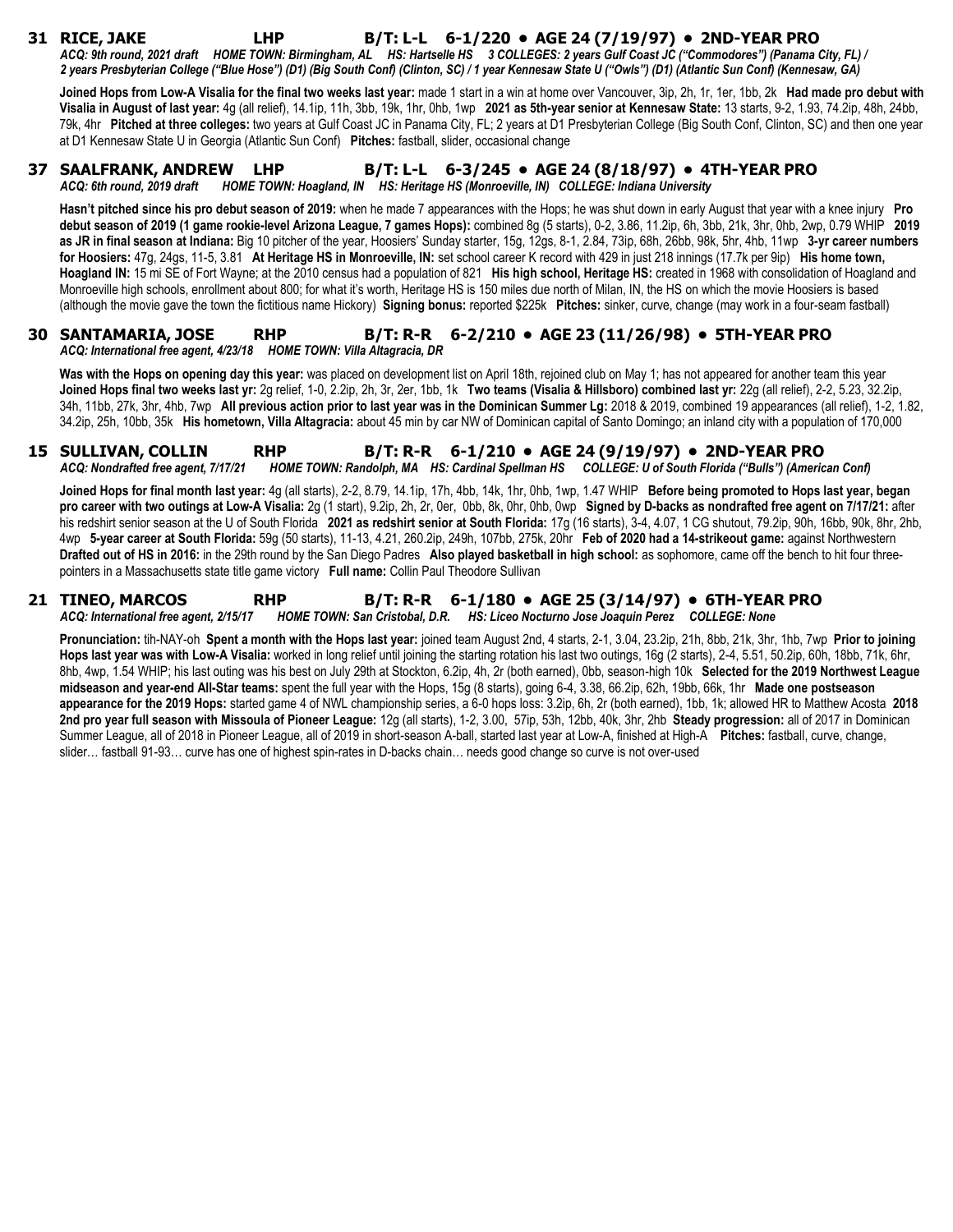| Hillsboro Hops 2022 Game-By-Game Results and Notes                                                                                                                                                                                                                                                                                                                                                                                                                                                                                                                                                                                                                                                                                                                                                                                                                                                                                                                                                                                                                                                                                                                                                                                                                    |                                                                                                                                                                                                                                                                                                                                                                                                     |                                                                                                                                                                                                                                                                                                                                                                                                                                                                                                                                                                                                                                                                                                                                                                                                                                                                                                                                                                                      |                                                                                                                                                                                                                                                                                                                                                                                                                                                                                                                                                                                                                                                                                                                                                                                                                                                                                                                                                                                                                           |                                                                                                                                                                                                                                                                                                                                                                                                                                                                                                                                                                                                |                                                                                                                                                                                                                                                                                         |                                                                                                                                                                                                                                                                                                                                                                    |                                                                                                                                                                                                                                                                                                                                                                   |                                                                                                                                                                         |                                                                                                                                                                                                                                                                                                                                                                                                                                                                                                                                                                                                                                                                                                                                                                                                                                                                                                                                                                                                                                                                                                                                                                                                                                                                                                                                                                                                                                                                                                                                                                                                                                                          |
|-----------------------------------------------------------------------------------------------------------------------------------------------------------------------------------------------------------------------------------------------------------------------------------------------------------------------------------------------------------------------------------------------------------------------------------------------------------------------------------------------------------------------------------------------------------------------------------------------------------------------------------------------------------------------------------------------------------------------------------------------------------------------------------------------------------------------------------------------------------------------------------------------------------------------------------------------------------------------------------------------------------------------------------------------------------------------------------------------------------------------------------------------------------------------------------------------------------------------------------------------------------------------|-----------------------------------------------------------------------------------------------------------------------------------------------------------------------------------------------------------------------------------------------------------------------------------------------------------------------------------------------------------------------------------------------------|--------------------------------------------------------------------------------------------------------------------------------------------------------------------------------------------------------------------------------------------------------------------------------------------------------------------------------------------------------------------------------------------------------------------------------------------------------------------------------------------------------------------------------------------------------------------------------------------------------------------------------------------------------------------------------------------------------------------------------------------------------------------------------------------------------------------------------------------------------------------------------------------------------------------------------------------------------------------------------------|---------------------------------------------------------------------------------------------------------------------------------------------------------------------------------------------------------------------------------------------------------------------------------------------------------------------------------------------------------------------------------------------------------------------------------------------------------------------------------------------------------------------------------------------------------------------------------------------------------------------------------------------------------------------------------------------------------------------------------------------------------------------------------------------------------------------------------------------------------------------------------------------------------------------------------------------------------------------------------------------------------------------------|------------------------------------------------------------------------------------------------------------------------------------------------------------------------------------------------------------------------------------------------------------------------------------------------------------------------------------------------------------------------------------------------------------------------------------------------------------------------------------------------------------------------------------------------------------------------------------------------|-----------------------------------------------------------------------------------------------------------------------------------------------------------------------------------------------------------------------------------------------------------------------------------------|--------------------------------------------------------------------------------------------------------------------------------------------------------------------------------------------------------------------------------------------------------------------------------------------------------------------------------------------------------------------|-------------------------------------------------------------------------------------------------------------------------------------------------------------------------------------------------------------------------------------------------------------------------------------------------------------------------------------------------------------------|-------------------------------------------------------------------------------------------------------------------------------------------------------------------------|----------------------------------------------------------------------------------------------------------------------------------------------------------------------------------------------------------------------------------------------------------------------------------------------------------------------------------------------------------------------------------------------------------------------------------------------------------------------------------------------------------------------------------------------------------------------------------------------------------------------------------------------------------------------------------------------------------------------------------------------------------------------------------------------------------------------------------------------------------------------------------------------------------------------------------------------------------------------------------------------------------------------------------------------------------------------------------------------------------------------------------------------------------------------------------------------------------------------------------------------------------------------------------------------------------------------------------------------------------------------------------------------------------------------------------------------------------------------------------------------------------------------------------------------------------------------------------------------------------------------------------------------------------|
| <b>OPP</b>                                                                                                                                                                                                                                                                                                                                                                                                                                                                                                                                                                                                                                                                                                                                                                                                                                                                                                                                                                                                                                                                                                                                                                                                                                                            | <b>W/L SCORE</b>                                                                                                                                                                                                                                                                                                                                                                                    | E<br>$\mathsf{R}$<br>Н<br>L                                                                                                                                                                                                                                                                                                                                                                                                                                                                                                                                                                                                                                                                                                                                                                                                                                                                                                                                                          | H<br>R<br>E.<br>L                                                                                                                                                                                                                                                                                                                                                                                                                                                                                                                                                                                                                                                                                                                                                                                                                                                                                                                                                                                                         | <b>REC POS</b>                                                                                                                                                                                                                                                                                                                                                                                                                                                                                                                                                                                 | GA                                                                                                                                                                                                                                                                                      | <b>WINNER</b>                                                                                                                                                                                                                                                                                                                                                      | <b>LOSER</b>                                                                                                                                                                                                                                                                                                                                                      | <b>SAVE</b>                                                                                                                                                             | <u>ATT</u><br><b>NOTES</b><br><b>TIME</b>                                                                                                                                                                                                                                                                                                                                                                                                                                                                                                                                                                                                                                                                                                                                                                                                                                                                                                                                                                                                                                                                                                                                                                                                                                                                                                                                                                                                                                                                                                                                                                                                                |
| T-C<br>4/08<br>T-C<br>4/09<br>T-C<br>4/10<br>4/12<br>Evt<br>Evt<br>4/13<br>Evt<br>4/14<br>Evt<br>4/15<br>Evt<br>4/16<br>Evt<br>4/17<br>@Spo<br>4/19<br>4/20<br>@Spo<br>@Spo<br>4/21<br>@Spo<br>4/22<br>4/23<br>@Spo<br>4/24<br>@Spo<br>4/26<br>Van<br>4/27<br>Van<br>4/28<br>Van<br>Van<br>4/29<br>4/30<br>Van-G1 W<br>Van-G2 W<br>4/30<br>5/01<br>Van<br>@Eug<br>5/04<br>@Eug<br>5/05<br>@Eug<br>5/06<br>@Eug-G1W<br>5/07<br>@Eug-G2W<br>5/07<br>5/08<br>@Eug<br>5/10<br>Spo (6:35p)<br>Spo (6:05p)<br>5/11<br>5/12<br>Spo (11:05a)<br>5/13<br>Spo (6:35p)<br>5/14<br>Spo (6:35p)<br>Spo (1:05p)<br>5/15<br>@Evt (7:05p)<br>5/17<br>5/18<br>@Evt (7:05p)<br>5/19<br>@Evt (7:05p)<br>5/20<br>@Evt (7:05p)<br>@Evt (6:05p)<br>5/21<br>@Evt (4:05p)<br>5/22<br>5/24<br>Van (6:35p)<br>Van (6:35p)<br>5/25<br>5/26<br>Van (6:35p)<br>Van (6:35p)<br>5/27<br>Van (6:35p)<br>5/28<br>Van (1:05p)<br>5/29<br>5/31<br>@T-C (6:30p)<br>6/01<br>$@T-C(6:30p)$<br>@T-C (6:30p)<br>6/02<br>6/03 @T-C (6:30p)<br>$6/04$ @T-C $(6:30p)$<br>@T-C (6:30p)<br>6/05<br>6/07 Evt (7:05p)<br>6/08 Evt (7:05p)<br>6/09 Evt (1:05p)<br>6/10 Evt (7:05p)<br>6/11 Evt (7:05p)<br>6/12 Evt (1:05p)<br>6/14<br>@Spo (6:35p)<br>6/15 @Spo (6:35p)<br>$6/16$ @Spo (6:35p)<br>$6/17$ @Spo (6:35p) | 4-5<br>L<br>$3-6$<br>0-3<br>W<br>$4 - 3$<br>$8 - 2$<br>W<br>$0-5$<br>L<br>W<br>$2-1$<br>W<br>$3-2(10)$<br>W<br>$13-1$<br>$5 - 7$<br>L<br>$0 - 2$<br>L<br>W<br>$6-5$<br>$3 - 7$<br>L<br>L<br>$1 - 3$<br>W<br>$11-9$<br>$0-6$<br>W<br>$7-6(11)$<br>$W$ 9-8 (10)<br>Rained out<br>$5-0(7)$<br>$2-1(8)$<br>L<br>$0 - 7$<br>$6 - 7$<br>L<br>Rained out<br>L,<br>$0 - 1$<br>$3-2$<br>$4 - 3$<br>$5-10(8)$ | <b>HOPS</b><br>5<br>0<br>4<br>$\overline{5}$<br>3<br>$\mathbf{3}$<br>$\overline{2}$<br>$\overline{0}$<br>$\overline{4}$<br>$\mathbf{0}$<br>11<br>$\overline{7}$<br>$\overline{4}$<br>$\overline{7}$<br>$\mathbf{1}$<br>8<br>13<br>$\mathbf{1}$<br>5<br>$\pmb{0}$<br>$\mathbf{0}$<br>$\overline{7}$<br>$\overline{2}$<br>$5\,$<br>$\pmb{0}$<br>$\mathfrak{Z}$<br>$6\phantom{.}$<br>$\pmb{0}$<br>13 12<br>$\overline{0}$<br>4<br>5<br>9<br>1<br>6<br>$\frac{5}{7}$<br>0<br>0<br>6<br>9<br>$\overline{1}$<br>$\boldsymbol{2}$<br>$\frac{3}{5}$<br>3<br>6<br>$\mathbf{1}$<br>3<br>1<br>$\boldsymbol{8}$<br>1115<br>$\overline{0}$<br>3<br>$\overline{2}$<br>10<br>$\mathbf{0}$<br>7 <sub>12</sub><br>$1 12$<br>$\overline{2}$<br>9 10<br>10<br>$6\phantom{1}6$<br>5<br>6<br>$\boldsymbol{0}$<br>$\mathbf 0$<br>5<br>$\overline{2}$<br>$\overline{4}$<br>2<br>$\mathbf{0}$<br>1<br>1<br>6 11<br>$\overline{7}$<br>0<br>0<br>8<br>0<br>4<br>3<br>6<br>0<br>6<br>4<br>8<br>0<br>5<br>5<br>2 | <b>OPPONENT</b><br>8<br>5<br>0<br>8<br>7<br>6<br>$\boldsymbol{6}$<br>$\mathbf{1}$<br>8<br>3<br>9<br>0<br>3<br>3<br>12<br>5 <sub>10</sub><br>$\overline{4}$<br>$\overline{\mathbf{c}}$<br>9<br>$\mathbf{1}$<br>9<br>8<br>5<br>11<br>$\mathbf 0$<br>12<br>$\ddot{\mathbf{0}}$<br>$\overline{5}$<br>$\sqrt{3}$<br>1<br>$\sqrt{2}$<br>$\overline{\mathbf{c}}$<br>$\pmb{0}$<br>5<br>8<br>$\mathbf{1}$<br>3<br>$\mathbf{1}$<br>$\overline{4}$<br>4<br>7<br>12<br>0<br>6<br>2<br>$\begin{array}{c} 10 \\ 5 \end{array}$<br>$\begin{smallmatrix}0\\1\end{smallmatrix}$<br>8<br>5<br>4<br>7<br>8<br>0<br>10<br>3<br>$\mathbf{1}$<br>3<br>7<br>3<br>9<br>1<br>11<br>6<br>1<br>5<br>7<br>6<br>$\mathfrak{S}$<br>$\bf 8$<br>9<br>8<br>8<br>$\overline{2}$<br>11<br>3<br>0<br>$\overline{7}$<br>4<br>$\mathbf{1}$<br>$\overline{4}$<br>$\pmb{0}$<br>3<br>$\mathbf 0$<br>8<br>$\overline{7}$<br>10<br>5<br>7<br>0<br>4<br>0<br>6<br>1<br>1<br>$\overline{\mathbf{c}}$<br>3<br>2<br>8<br>8<br>3<br>6<br>0<br>6<br>8<br>10<br>9<br>6<br>1 | $0 - 1$<br>T4<br>$0 - 2$<br>6<br>$6\phantom{1}$<br>$0 - 3$<br>$1-3$<br>5<br>5<br>$2 - 3$<br>$2-4$<br>T <sub>5</sub><br>$3 - 4$<br>4<br>$4 - 4$<br>$\overline{4}$<br>$\overline{2}$<br>$5-4$<br>$5-5$<br>4<br>$5-6$<br>T <sub>4</sub><br>$6 - 6$<br>$\overline{\mathbf{4}}$<br>T <sub>3</sub><br>$6 - 7$<br>$6 - 8$<br>5<br>T <sub>4</sub><br>$7 - 8$<br>$7-9$<br>5<br>$\overline{5}$<br>$8 - 9$<br>$9-9$<br>T <sub>4</sub><br>5<br>T <sub>2</sub><br>$10-9$<br>$11-9$<br>T1<br>$11-10$<br>T <sub>2</sub><br>T3<br>$11 - 11$<br>T <sub>3</sub><br>11-12 T4<br>12-12 T3<br>13-12 T2<br>$13-13$ 4 | GB/<br>$-1.0$<br>$-2.0$<br>$-3.0$<br>$-3.0$<br>$-2.0$<br>$-2.5$<br>$-2.0$<br>$-1.5$<br>$-1.5$<br>$-1.5$<br>$-2.0$<br>$-1.5$<br>$-3.0$<br>$-3.0$<br>-2.0<br>$-3.0$<br>$-2.0$<br>$-1.0$<br>$-1.0$<br>$-0.5$<br>----<br>$-0.5$<br>$-1.5$<br>$-1.5$<br>$-2.5$<br>$-2.0$<br>$-1.5$<br>$-2.5$ | D. Donovan<br>N. Jones<br>D. King<br>J. Rice*<br>H. Fisher*<br>I. Campbell<br>J. Frias*<br>A. Pope*<br>L. Albright<br>A. Kitchen<br>M. Ruff<br>J. Rice*<br>W. Ethridge<br>J. Rock<br>A. Saalfrank*<br>S. Robberse<br>A. Pope*<br>J. Rice*<br><b>B.</b> Walston<br>A. Pope*<br>T. Palmer<br>B. Crawford<br><b>B.</b> Standlee<br>H. Fisher*<br>M. Tineo*<br>J. Wong | A. Pope*<br>H. Fisher*<br>M. Tineo*<br>J. Bayless<br>B. Pall<br>J. Hill<br><b>B.</b> McGuigan<br>K. Hill<br>J. Joyce<br>J. Frias*<br>R. Carver<br>S. Lackey<br>H. Fisher*<br>D. Olivero<br>T. Propst<br>S. Randall<br>W. McAffer<br>J. Concepcion<br>C. Dallas<br>T. Ruwe<br>L. Albright<br>K. Backhus*<br>J. Frias*<br>N. Morreale<br>R. Rodriguez<br>$B. A y^*$ | E. Guzman<br><b>B.</b> Dufault<br>N. Burns<br>E. Johnson<br>S. Lackey<br>L. Taggart<br>L. Taggart<br>A. Pope<br>A. Melean<br>N. Avila<br>N. Avila<br>A. Pope<br>J. Rice | 3:02<br>3,397 Hops issue 6bb (3 score), go 0x10 risp.<br>3:03<br>1,556 Hops lead 3-1, in T8: 2bb, hbp, 3 soft 1b=5r.<br>2:31<br>1,556<br>Hops 0x10 RISP, 1x21 RISP in series<br>3:00<br>851 Coursey 2B in B9 = walkoff on frigid night.<br>3:01<br>847 6-r B7 snaps 2-2 tie; Evt 2x19 RISP in ser.<br>2:53<br>861<br>Noelvi Marte 1st-ever IPHR vs. Hops.<br>2:18<br>1,439<br>Vukovich 1b in B8 scores Bliss; Hops P 0bb.<br>2:43e 1,376 Curpa 1B B10 = 2nd walkoff of yr; Evt just 2h.<br>2:03 1,363 Tawa 4x5, Hops W5 in series 1st x at High-A.<br>2:14<br>1,422 Hops tie franchise record w/4HR in loss<br>2:02<br>1,697 Hops shut out for 3rd time in 11g this yr<br>2:32<br>1,523 Down 5-2 into T7; Vukovich 4sb ties team rec<br>2:15<br>2,852<br>Spo 5 in B7 to erase 3-2 deficit<br>1:53<br>3,505 Hops just 3h; shortest gm franch hist by 6 min<br>2:37<br>2,192<br>Down 5-2 & 7-6, Hops rally for win<br>2:20<br>921 Hops 0x7 risp, shut out 4th time in 16g.<br>3:13e 1,080 Vuk. rbi grounder wins it; Pope 0r T10 & T11.<br>3:29e 1,228 Down 6-0 to B4; BLBB in B9 to tie, W on Mueller E9.<br>Cancelled at 2PM, rains hard during game window<br>Hops 3UER; Walston 5ip, 2h, 1bb, 10k.<br>1:42s $---$<br>1:54se2,055<br>Curpa 2B in B8 5th walkoff of month!.<br>2:17 1,629 Hops franchise-low 1 hit; 5th x shut out.<br>2,008 Hops lose 4-0 lead; Eug 4hr; Hops 2r in T9, fall short.<br>2:20<br>783 1b in B8 only hit for Eug, doesn't factor in run<br>2:16<br>1:52s ----- Brickhouse 2-out 2b in 7 scores go-ahead run<br>2:10s 2,0272nd DHDR sweep in 8 days; Miranda HR & 2B<br>2:30<br>959 Hops lead 4-0 to B6; rained out after T8 |
| $6/18$ @Spo (6:35p)<br>$@$ Spo $(1:05p)$<br>6/19<br>6/21 Van (7:05p)<br>6/22 Van (7:05p)                                                                                                                                                                                                                                                                                                                                                                                                                                                                                                                                                                                                                                                                                                                                                                                                                                                                                                                                                                                                                                                                                                                                                                              |                                                                                                                                                                                                                                                                                                                                                                                                     |                                                                                                                                                                                                                                                                                                                                                                                                                                                                                                                                                                                                                                                                                                                                                                                                                                                                                                                                                                                      |                                                                                                                                                                                                                                                                                                                                                                                                                                                                                                                                                                                                                                                                                                                                                                                                                                                                                                                                                                                                                           |                                                                                                                                                                                                                                                                                                                                                                                                                                                                                                                                                                                                |                                                                                                                                                                                                                                                                                         |                                                                                                                                                                                                                                                                                                                                                                    |                                                                                                                                                                                                                                                                                                                                                                   |                                                                                                                                                                         |                                                                                                                                                                                                                                                                                                                                                                                                                                                                                                                                                                                                                                                                                                                                                                                                                                                                                                                                                                                                                                                                                                                                                                                                                                                                                                                                                                                                                                                                                                                                                                                                                                                          |
| 6/23<br>Van (7:05p)                                                                                                                                                                                                                                                                                                                                                                                                                                                                                                                                                                                                                                                                                                                                                                                                                                                                                                                                                                                                                                                                                                                                                                                                                                                   |                                                                                                                                                                                                                                                                                                                                                                                                     |                                                                                                                                                                                                                                                                                                                                                                                                                                                                                                                                                                                                                                                                                                                                                                                                                                                                                                                                                                                      |                                                                                                                                                                                                                                                                                                                                                                                                                                                                                                                                                                                                                                                                                                                                                                                                                                                                                                                                                                                                                           |                                                                                                                                                                                                                                                                                                                                                                                                                                                                                                                                                                                                |                                                                                                                                                                                                                                                                                         | <b>End of First Half of Split Season</b>                                                                                                                                                                                                                                                                                                                           |                                                                                                                                                                                                                                                                                                                                                                   |                                                                                                                                                                         |                                                                                                                                                                                                                                                                                                                                                                                                                                                                                                                                                                                                                                                                                                                                                                                                                                                                                                                                                                                                                                                                                                                                                                                                                                                                                                                                                                                                                                                                                                                                                                                                                                                          |
| 6/24 Van (7:05p)<br>6/25 Van (7:05p)<br>6/26 Van (1:05p)                                                                                                                                                                                                                                                                                                                                                                                                                                                                                                                                                                                                                                                                                                                                                                                                                                                                                                                                                                                                                                                                                                                                                                                                              |                                                                                                                                                                                                                                                                                                                                                                                                     |                                                                                                                                                                                                                                                                                                                                                                                                                                                                                                                                                                                                                                                                                                                                                                                                                                                                                                                                                                                      |                                                                                                                                                                                                                                                                                                                                                                                                                                                                                                                                                                                                                                                                                                                                                                                                                                                                                                                                                                                                                           |                                                                                                                                                                                                                                                                                                                                                                                                                                                                                                                                                                                                |                                                                                                                                                                                                                                                                                         |                                                                                                                                                                                                                                                                                                                                                                    |                                                                                                                                                                                                                                                                                                                                                                   |                                                                                                                                                                         |                                                                                                                                                                                                                                                                                                                                                                                                                                                                                                                                                                                                                                                                                                                                                                                                                                                                                                                                                                                                                                                                                                                                                                                                                                                                                                                                                                                                                                                                                                                                                                                                                                                          |
|                                                                                                                                                                                                                                                                                                                                                                                                                                                                                                                                                                                                                                                                                                                                                                                                                                                                                                                                                                                                                                                                                                                                                                                                                                                                       |                                                                                                                                                                                                                                                                                                                                                                                                     |                                                                                                                                                                                                                                                                                                                                                                                                                                                                                                                                                                                                                                                                                                                                                                                                                                                                                                                                                                                      |                                                                                                                                                                                                                                                                                                                                                                                                                                                                                                                                                                                                                                                                                                                                                                                                                                                                                                                                                                                                                           |                                                                                                                                                                                                                                                                                                                                                                                                                                                                                                                                                                                                |                                                                                                                                                                                                                                                                                         |                                                                                                                                                                                                                                                                                                                                                                    |                                                                                                                                                                                                                                                                                                                                                                   |                                                                                                                                                                         |                                                                                                                                                                                                                                                                                                                                                                                                                                                                                                                                                                                                                                                                                                                                                                                                                                                                                                                                                                                                                                                                                                                                                                                                                                                                                                                                                                                                                                                                                                                                                                                                                                                          |

**Bold type:** Hops pitcher / sellout crowd at home **\*** Hops' pitcher's W or L in relief role **e** next to time of game indicates extra innings **s** next to time of game indicates 7-inning game